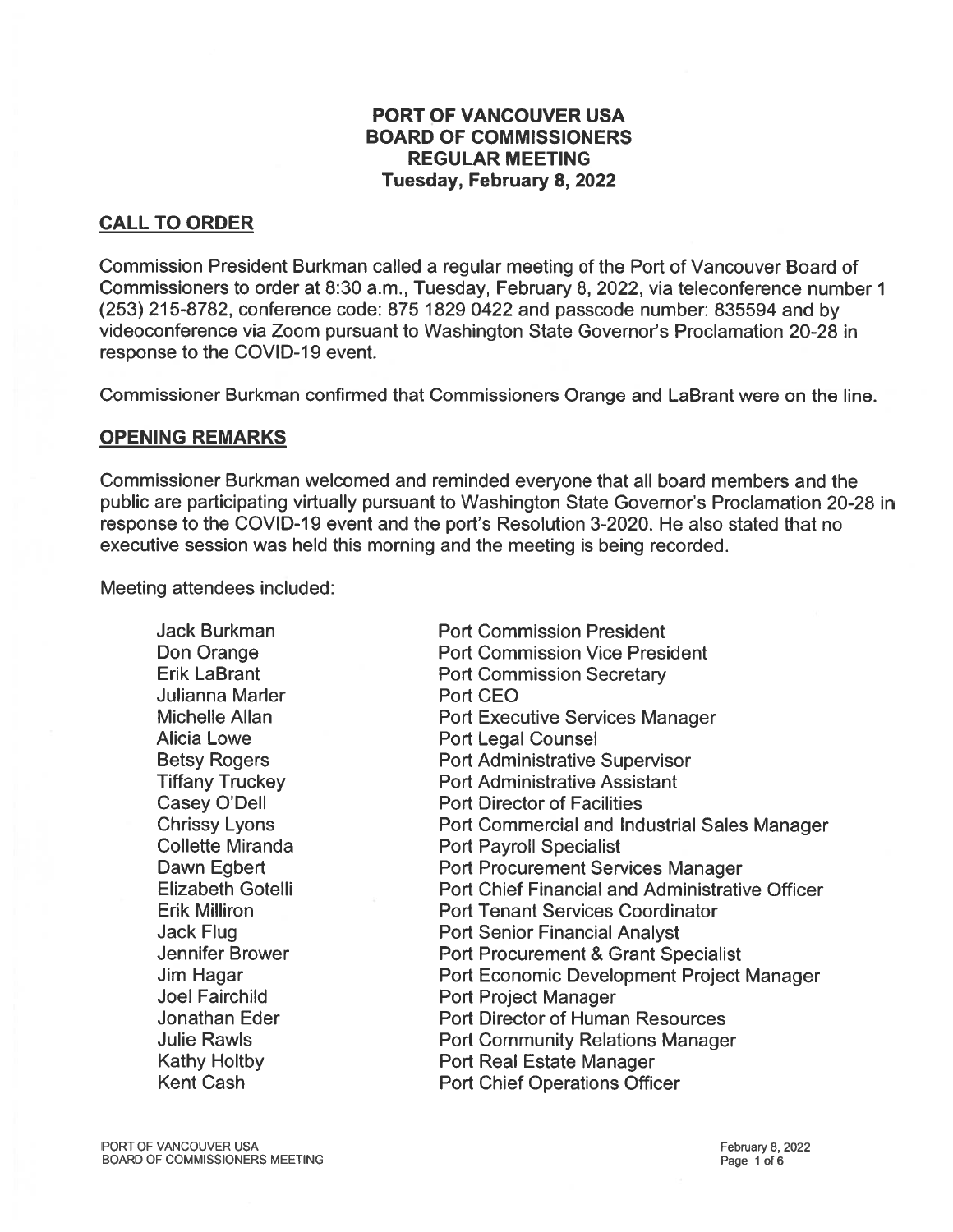Mason Kae **Port Records Officer** Thane Giles **Port Project Manager** Cathryn Chudy Community Member Jean Avery Community Member **Tim Kramer Community Member** Blake Walling **Community Member** Patrick Duffy **Duffy Duffy** & Kinne, Inc. Nick Popenuk Tiberius Solutions

Lori Kaylor **Network** Port Commercial Sales Associate Mark Newell **Newell Port Project Delivery Manager** Mark Tauscher **Port Environmental Specialist** Mary Mattix Port Environmental Program Manager Matt Harding **Port Environmental Project Manager** Mike Bomar **Nightlands** Port Director of Economic Development Patty Boyden **Port Director of Environmental Services Phala Le Port Human Resources Specialist** Randy McCaleb **Port Contracts Manager** Rick Cline **Port Contracts Manager Ron Williams** Port Construction Inspector Ryan Hart **Port Chief External Affairs Officer** Scott Goodrich **Port Director of Finance & Accounting** Therese Lang **Port Director of Communications** Todd Krout **Port Director of Operations** Elaine Howard Elaine Howard Consulting

Additional members of the public participated in the virtual meeting but were not identified by name.

## APPROVAL OF MINUTES

### Regular Meeting of January 25, 2022

On motion by Commissioner LaBrant, seconded by Commissioner Orange and carried unanimously, the Board of Commissioners approve the minutes of the January 25, 2022, regular meeting.

## OPEN FORUM

Commissioner Burkman stated that the agenda invited public comment on all matters on the agenda and reminded community members to keep their comments to three minutes. He then asked CEO Julianna Marler if any community members responded to provide comment. She answered that one community member had registered to speak. She then called on the community member to provide public comment, but they were not present.

Commissioner Burkman stated the commissioners received written comments from Alona and Don Steinke prior to the meeting and indicated the public are always welcome to send written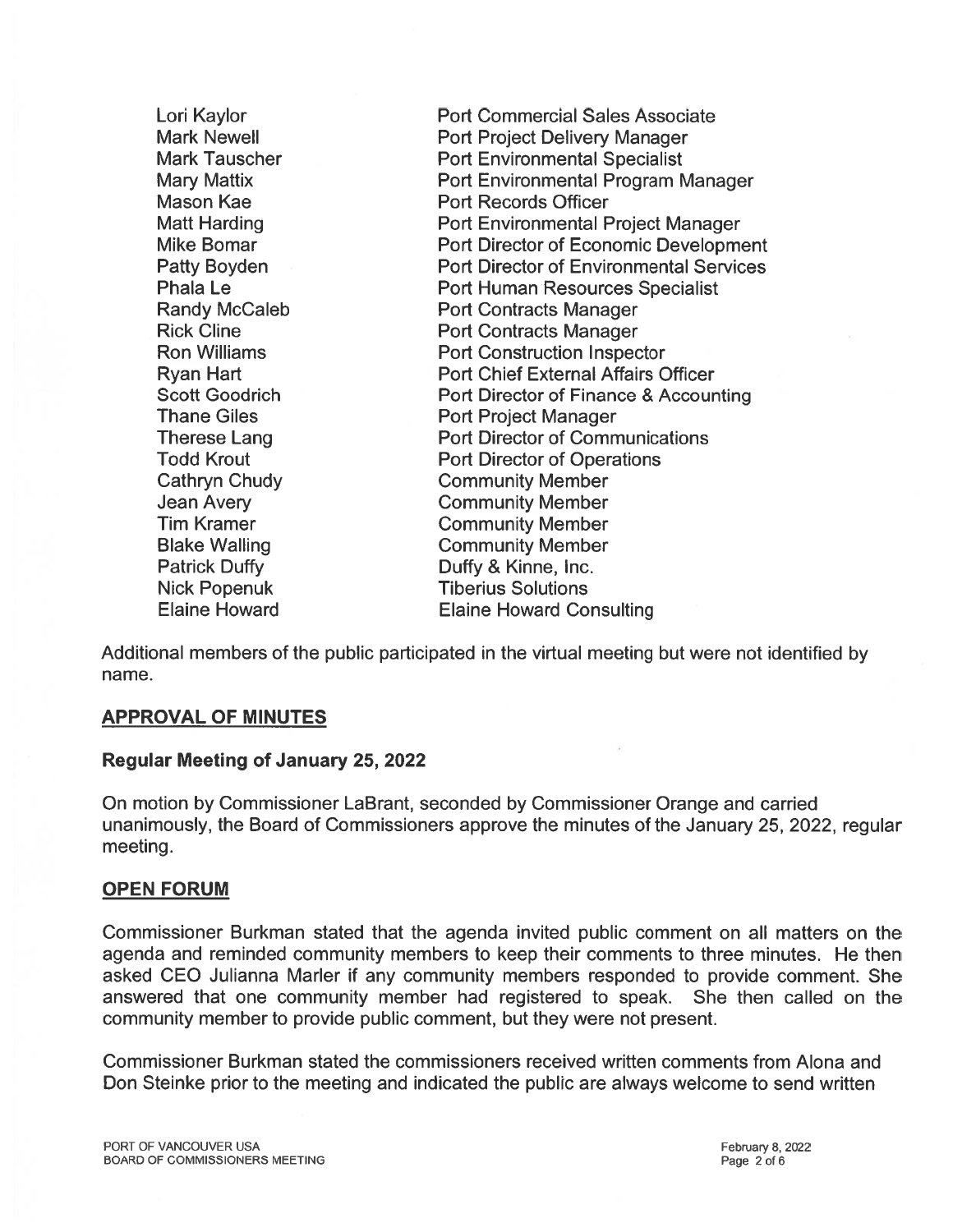comments. He also reminded everyone interested in speaking during Open Forum at future meetings to register in advance no later than noon on Monday, the day prior to the scheduled Commission meeting.

## ACTION ITEMS

## E-1 Approve Purchase and Sale Agreement between the Port of Vancouver USA and Duffy & Kinne Inc.

Commercial and Industrial Sales Manager Chrissy Lyons presented the action item and discussed it with the Commission.

On motion by Commissioner Orange, seconded by Commissioner LaBrant, and carried unanimously, the Board of Commissioners approve the Purchase and Sale Agreement for Lot 2 Centennial Industrial Park between the Port of Vancouver USA and Duffy & Kinne, Inc. and authorize the CEO to execute all documents necessary for closing the transaction.

### UNFINISHED BUSINESS

### Port Contracts Logs

The commissioners reviewed the por<sup>t</sup> contracts logs. CEO Marler reminded everyone that the contracts logs are provided to the Commission on <sup>a</sup> monthly basis and are available on the port's website. No questions were asked by the Board.

No additional unfinished business was considered.

### NEW BUSINESS

No new business was discussed.

## ACCOUNTS PAYABLE

Director of Finance & Accounting Scott Goodrich presented the action item as contained in the Commission's packet and discussed the recommendation with the Board. He answered questions from the Board.

On motion by Commissioner LaBrant, seconded by Commissioner Orange and carried unanimously, the Port of Vancouver USA Board of Commissioners, by motion, ratifies and approves the paymen<sup>t</sup> of January 2022 Vouchers 108286 — 108592 in the amount of \$4,560,892.12 including Electronic Payments generated between 01/01/2022 — 01/31/2022 in the amount of \$685,852.74 and January <sup>2022</sup> Payroll Check <sup>51637524</sup> and Payroll Direct Deposits 10001 — 10121 and 30001 — 30122 in the amount of \$601,089.45.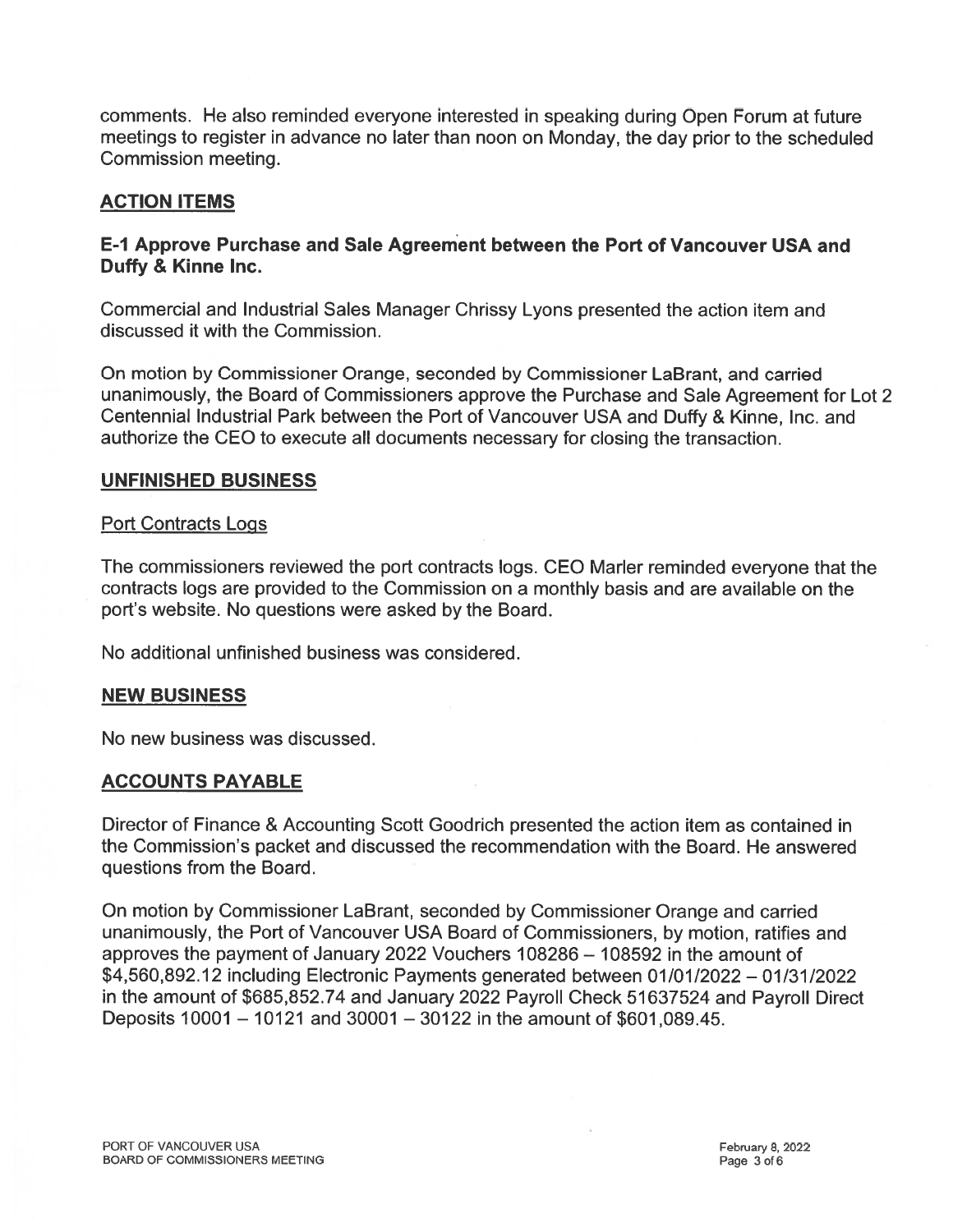# CEO REPORT

## Action taken under Resolution 2-2020: Declaration of Local Emergency and Delegation of Authority of Emergency Powers

CEO Marler shared the history behind the adoption of Resolution 2-2020 and then advised the commissioners that she has not taken any action provided her under this resolution.

### Project Updates

Mark Newell, Project Delivery Manager provided an update on several por<sup>t</sup> projects, including:

- •Terminal 1 Site & Infrastructure
- Terminal I Red Lion Demolition
- Cascade Street Wall Project

No questions were received from the Board.

### COMMISSIONERS REPORTS

Commissioner LaBrant stated the Labor Roundtable meeting was cancelled but indicated he attended the following meetings:

• CEO Marler

Commissioner Orange stated he attended the following meetings and provided <sup>a</sup> brief summary of the meetings he attended:

- Community Member Cathryn Chudy
- Community Member Ron Morrison
- CEO Marler

Commissioner Orange also discussed election day, Black History Month, diversity and hiring practices, and the port's Climate Action Plan.

Commissioner Burkman stated he attended the following events and meetings and provided <sup>a</sup> brief summary of the meetings he attended:

- CEO Marler
- Washington Public Ports Association (WPPA) 3 Ports Virtual Lobby Day
- Interstate Bridge Replacement Program Executive Steering Group
- . Regional Transportation Council Meeting
- Vancouver City Council Meeting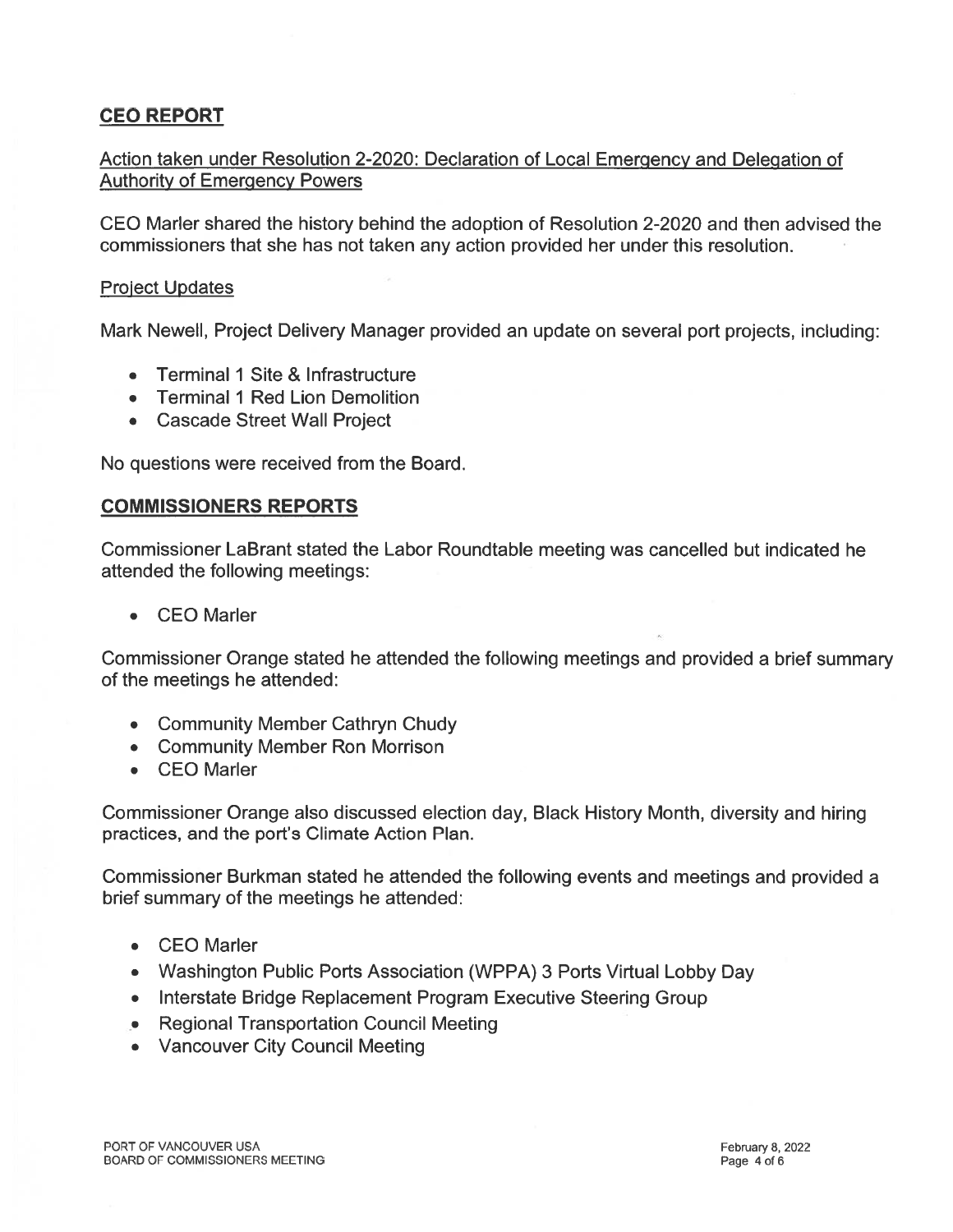CEO Marler reminded everyone of the ways they can communicate with the Commission. She stated there is <sup>a</sup> grea<sup>t</sup> deal of information available on the port's website and encouraged everyone to check it out.

## **WORKSHOP**

### Terminal I Update

Terminal 1 Executive Sponsor Jonathan Eder provided <sup>a</sup> high-level overview of the Terminal 1 Waterfront Redevelopment project. He described the project vision and highlighted the progress in the following project areas:

- •Terminal 1 — Deconstruction
- Dock Replacement Project
- AC Hotel by Marriott at Terminal 1
- Lincoln Property Company (LPC) Blocks A and C
- Landing at Terminal 1
- •Renaissance Trail

He also discussed future projects that will be par<sup>t</sup> of the Terminal 1 Waterfront Redevelopment including:

- East Portal
- Daniels Way
- Marketplace

He answered questions from the Board. The workshop concluded at 9:32 a.m.

## RECESS

Commissioner Burkman called <sup>a</sup> recess from 9:32 a.m. — 9:40 am. to prepare for the port's administrative work session on Terminal 1 Tax Increment Area.

## ADMINISTRATIVE WORK SESSION

### Terminal 1 Tax Increment Area

Director of Finance & Accounting Scott Goodrich provided <sup>a</sup> roadmap of the presentation on the Terminal 1 Tax Increment Area discussion. He then introduced Nick Popenuk from Tiberius Solutions and Elaine Howard from Elaine Howard Consulting who both have public finance consulting experience specializing in tax increment financing to lead the workshop.

Mr. Popenuk and Ms. Howard conducted <sup>a</sup> presentation on the Terminal I Tax Increment Area and discussed the goals and objectives related to the anticipated development. They also shared information regarding the financial plan, economic impacts, public outreach and the process and schedule to meet these goals and objectives.